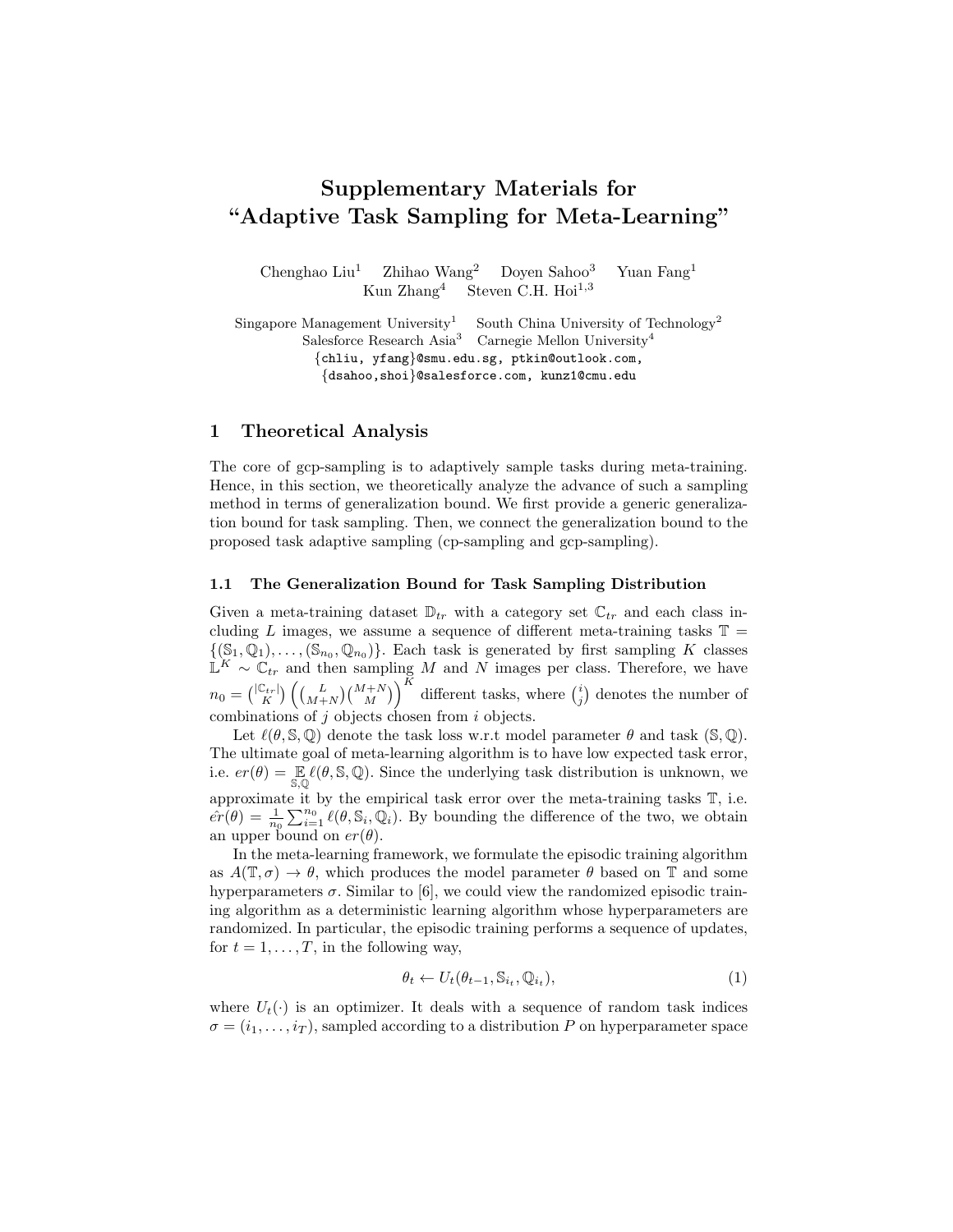#### 2 C.H. Liu et al.

 $\Sigma = \{1, \ldots, n_0\}^T$ . This can be viewed as drawing  $\sigma \sim P$  based on T first, and then executing a sequence of updates by running a deterministic algorithm  $A(\mathbb{T}, \sigma)$ . Based on this, the expected task error and empirical task error are given by averaging over task distribution P, namely  $er(P) = \mathbb{E}_{\theta \sim P}$  $\mathbb{E}_{\mathbb{S},\mathbb{Q}} \ell(\theta,\mathbb{S},\mathbb{Q})$ and  $\hat{er}(P) = \mathop{\mathbb{E}}_{\theta \sim P}$  $\frac{1}{n_0} \sum_{i=1}^{n_0} \ell(\theta, \mathbb{S}_i, \mathbb{Q}_i).$ 

The distribution on the hyperparameter space  $\Sigma$  induces a distribution on hypothesis space. Then, we can find a direct connection between  $\mathbb{E}_{\theta \sim P} \ell(\theta, \mathbb{S}_i, \mathbb{Q}_i)$ and the Gibbs loss, which has been studied extensively using PAC-Bayes analysis [3, 1, 7]. According to the Catoni's PAC-Bayes bound [1], we could derive a generalization bound w.r.t. adaptive task sampling distribution Q on hyperparameter space  $\Sigma$ .

**Theorem 1** Let P be some prior distribution over hyperparameter space  $\Sigma$ . Then for any  $\delta \in (0,1]$ , and any real number  $c > 0$ , the following inequality holds uniformly for all posteriors distribution Q with probability at least  $1 - \delta$ ,

$$
er(Q) \le \frac{c}{1 - e^{-c}} \Big[ \hat{er}(Q) + \frac{KL(Q||P) + \log \frac{1}{\delta}}{n_0 c} \Big].
$$
 (2)

Theorem 1 indicates that the expected task error  $er(Q)$  is upper bounded by the empirical task error plus a penalty  $KL(Q||P)$ . Since the bound holds uniformly for all  $Q$ , it also holds for data-dependent  $Q$ . By choosing  $Q$  that minimizes the bound, we obtain a data-dependent task distribution with generalization guarantees.

## 1.2 Connection to cp-sampling (gcp-sampling)

According to Theorem 1, to improve the generalization performance, the posterior sampling distribution Q should put its attention on the important task which is valuable for reducing empirical error. On the other hand, the posterior sampling distribution  $Q$  should be close to the prior  $P$  to control the divergence penalty. Moreover, the posterior is required to dynamically adapt to episodic training, which is a dynamic conditional distribution on the previous iteration  $Q^t(i) \triangleq Q^t(i_t = i | i_1, \ldots, i_{t-1})$ . Therefore, we choose the task sampling distribution at  $t + 1$  by maximizing the expected utility over tasks while minimizing the KL penalty w.r.t. a reference distribution. It can be formulated as the following optimization problem:

$$
\max_{Q^{t+1} \in \triangle^{n_0}} \sum_{i=1}^{n_0} Q^{t+1}(i) f(\theta_t, \mathbb{S}_i, \mathbb{Q}_i) - \frac{1}{\alpha} KL(Q^{t+1} \| (Q^t)^{\tau}), \tag{3}
$$

where  $Q^0$  is a uniform distribution,  $\alpha$  and  $\tau$  are hyperparameters that control the impact of current update and previous updates,  $f(\theta_t, \mathbb{S}_i, \mathbb{Q}_i)$  denotes the utility function of the chosen task and current model parameter. However, the two-level sampling for generating task makes  $n_0$  quite large  $(n_0 =$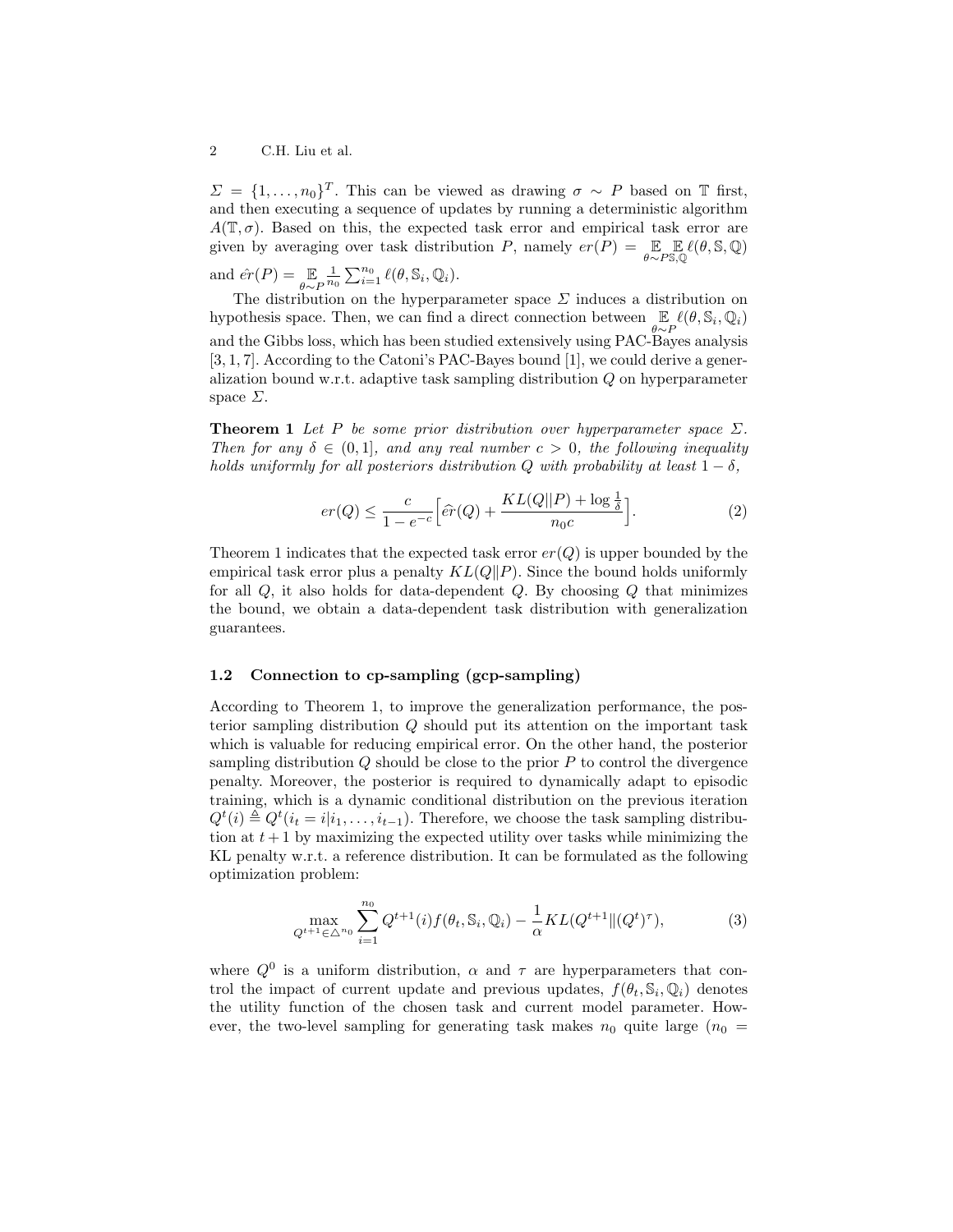$\binom{|\mathbb{C}_{tr}|}{K} \left(\binom{L}{M+N}\binom{M+N}{M}\right)^K$ . It is infeasible to maintain a distribution Q on  $\{1,\ldots,n_0\}$ . Therefore, we propose to sample K classes  $\mathbb{L}_K$  for each task and adopt uniform sampling to generate the support set and query set for each class, respectively. Then, we consider the following optimization problem w.r.t category set  $\mathbb{L}_{K}^{t+1}$ .

$$
\max_{p(\mathbb{L}_K^{t+1}) \in \triangle^{n_1}} \sum p(\mathbb{L}_K^{t+1}) \mathop{\mathbb{E}}_{S,\mathbb{Q}} f(\theta_t, S, \mathbb{Q}) - \frac{1}{\alpha} KL(p(\mathbb{L}_K^{t+1}) \| (p(\mathbb{L}_K^t))^{\tau}), \tag{4}
$$

where  $n_1 = \binom{|\mathbb{C}_{tr}|}{K}$  and  $(\mathbb{S}, \mathbb{Q})$  are the support set and the query set constructed by randomly sampling from category set  $\mathbb{L}_K^{t+1}$ . We can solve this problem by using the Lagrange multipliers, which yields:

$$
p^{\star}(\mathbb{L}_K^{t+1}) \propto (p(\mathbb{L}_K^t))^{\tau} e^{\alpha \mathbb{E}_S f(\theta_t, \mathbb{S}, \mathbb{Q})}.
$$
\n
$$
(5)
$$

It is impractical to compute the expectation of utility function over S and Q and all the possibilities of  $\mathbb{L}_K$ , so we approximate the above solution by only computing the utility function on last sampled support set  $\mathbb{S}^t$  and query set  $\mathbb{Q}^t$  and updating the probability for the last sampled category set  $\mathbb{L}_K^t$ . Since  $p(\mathbb{L}_K^{t+1})$  is proportional to the product of class-pair potentials  $\prod_{(i,j)\in\mathbb{L}_K^{t+1}} C^t(i,j)$ . Substituting  $\bar{p}((i,j)|\mathbb{S}^t, \mathbb{Q}^t)$  into the utility function, we obtain the updating rule for class-pair potentials:

$$
C^{t+1}(i,j) \leftarrow (C^t(i,j))^{\tau} e^{\alpha^{\frac{1}{n_2}} \bar{p}((i,j)|\mathbb{S},\mathbb{Q})},\tag{6}
$$

where  $n_2 = \binom{K}{2}$ . This derives the updating rule for the proposed adaptive task sampling methods(cp-sampling and gcp-sampling).

## 2 More Experimental Results

### 2.1 Evaluation on tieredImageNet Dataset

To further validate the effectiveness of gcp-sampling. We evaluate it on tiered-ImageNet. This dataset [8] is a larger subset of ILSVRC-12, which contains 608 classes and 779,165 images totally. As in [8], we split it into 351, 97, and 160 classes for training, validation, and test, respectively. The comparative results are shown in Table 1.

## 2.2 Evolution of Class-Pair Potentials

We demonstrate the evolution of class-pair potentials about 16 classes of CIFAR-FS dataset. We plot the evolving correlation matrix w.r.t. class-pair potentials in the first 600 iterations at the interval of every 40 iterations. By observing Figure 1, we can find that gcp-sampling is initialized with uniform sampling and gradually put its attention to the valuable class-pairs.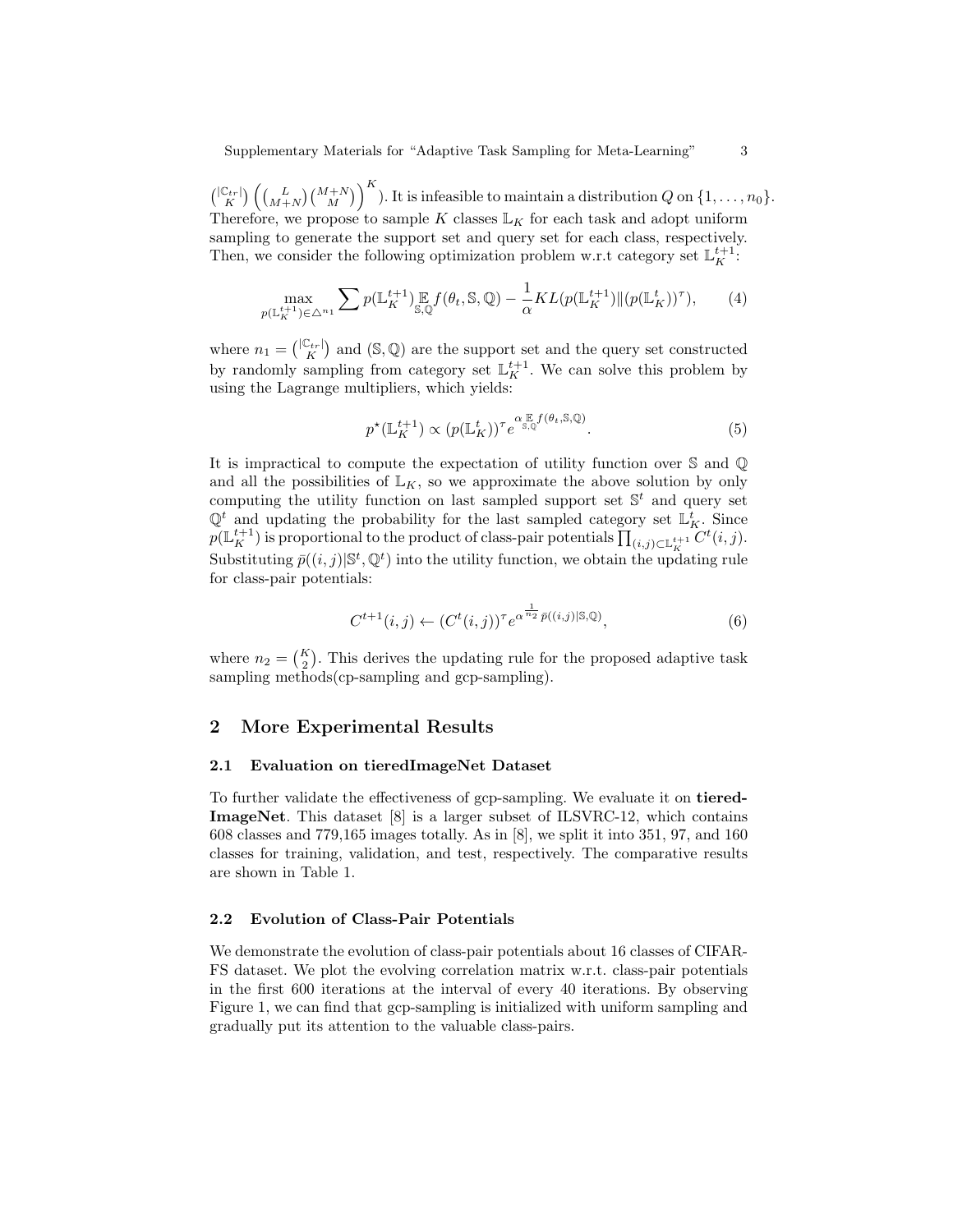#### 4 C.H. Liu et al.

Table 1: Average 5-way, 1-shot and 5-shot classification accuracies  $(\%)$  on the tieredImageNet dataset.

|                                                                              | Backbone 5way-1shot 5way-5shot              |  |
|------------------------------------------------------------------------------|---------------------------------------------|--|
| Relation Network [10]                                                        | CONV-4 $54.48 \pm 0.93$ $71.32 \pm 0.78$    |  |
| $PN$ [9]                                                                     | CONV-4 $53.31 \pm 0.89$ $72.69 \pm 0.74$    |  |
| $MAML$ [2]                                                                   | CONV-4 $51.57 \pm 1.81$ $70.30 \pm 1.75$    |  |
| $TPN$ [5]                                                                    | CONV-4 $59.91 \pm 0.94$ $73.30 \pm 0.75$    |  |
| TapNet $ 11 $                                                                | ResNet-12 $63.08 \pm 0.15$ $80.26 \pm 0.12$ |  |
| PN[4]                                                                        | ResNet-12 $61.74 \pm 0.77$ $80.00 \pm 0.55$ |  |
| PN with gcp-sampling                                                         | ResNet-12 $62.80 \pm 0.73$ $80.52 \pm 0.56$ |  |
| $MetaOptNet-RR[4]$                                                           | ResNet-12 $65.36 \pm 0.71$ $81.34 \pm 0.52$ |  |
| MetaOptNet-RR with gcp-sampling                                              | ResNet-12 66.21 $\pm$ 0.73 81.93 $\pm$ 0.48 |  |
| MetaOptNet-SVM [4]                                                           | ResNet-12 $65.99 \pm 0.72$ $81.56 \pm 0.53$ |  |
| MetaOptNet-SVM with gcp-sampling ResNet-12 66.92 $\pm$ 0.72 82.10 $\pm$ 0.52 |                                             |  |



Fig. 1: Correlation matrix w.r.t. class-pair potentials for 16 classes of CIFAR-FS dataset. Each element indicates the class-pair potential. We plot the evolving correlation matrix of the first 600 iterations at the interval of every 40 iterations.

## References

- 1. Catoni, O.: PAC-Bayesian supervised classification: The thermodynamics of statistical learning. institute of mathematical statistics lecture notes—monograph series 56. IMS, Beachwood, OH. MR2483528 (2007)
- 2. Finn, C., Abbeel, P., Levine, S.: Model-agnostic meta-learning for fast adaptation of deep networks. In: Proceedings of the 34th International Conference on Machine Learning-Volume 70. pp. 1126–1135. JMLR. org (2017)
- 3. Guedj, B.: A primer on pac-bayesian learning. arXiv preprint arXiv:1901.05353 (2019)